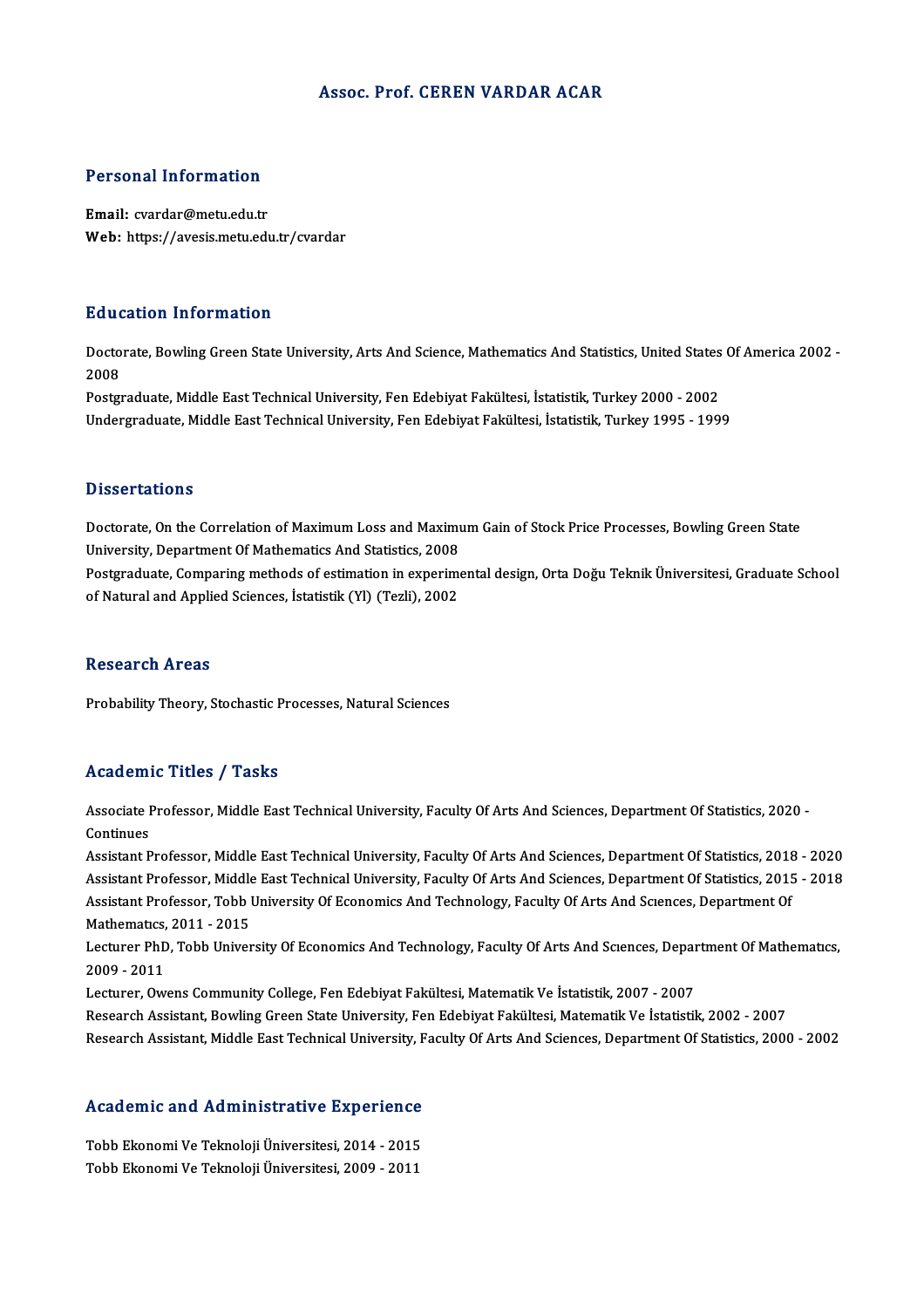### Advising Theses

Advising Theses<br>Vardar Acar C., Parameter estimation in merton jump diffusion model, Postgraduate, T.ADEM(Student), 2019<br>Vardar Acar C. Various parameter estimation techniques for stechastic differential equations. Postgra Vardar Acar C., Parameter estimation in merton jump diffusion model, Postgraduate, T.ADEM(Student), 2019<br>Vardar Acar C., Various parameter estimation techniques for stochastic differential equations, Postgraduate,<br>S.ERCİSİ S.ERGİŞİ(Student), 2019<br>VARDAR ACAR C., Duration of maximum drawdown in oil prices, Postgraduate, M.SALCI(Student), 2018 Vardar Acar C., Various parameter estimation techniques for stochastic differential equations, Postgraduate, S.ERGİŞİ(Student), 2019<br>VARDAR ACAR C., Duration of maximum drawdown in oil prices, Postgraduate, M.SALCI(Student), 2018<br>VARDAR ACAR C., A generalized correlated random walk approximation to fractional brownian motion, Pos VARDAR ACAR C., Duration<br>VARDAR ACAR C., A genera<br>B.COŞKUN(Student), 2018<br>VARDAR ACAR C. Steebeet B.COŞKUN(Student), 2018<br>VARDAR ACAR C., Stochastic delay differential equations, Postgraduate, E.EZGİ(Student), 2017 VARDAR ACAR C., Kesikli stokastik popülasyon modelleri ve gecikme etkisi, Postgraduate, E.EMİN(Student), 2013 VARDAR ACAR C., Stochastic delay differential equations, Postgraduate, E.EZGİ(Student), 2017<br>VARDAR ACAR C., Kesikli stokastik popülasyon modelleri ve gecikme etkisi, Postgraduate, E.EMİN(Student), 2013<br>VARDAR ACAR C., His VARDAR ACAR C., Kesikli sto<br>VARDAR ACAR C., Hisse sen<br>Z.İSLAMOV(Student), 2013<br>VARDAR ACAR C. Kesirli br VARDAR ACAR C., Hisse senetlerinde olabilecek en büyük kaybın asimptotik dağılımı uygulamaları, Postg<br>Z.İSLAMOV(Student), 2013<br>VARDAR ACAR C., Kesirli brown hareketinin maksimum kayıp ve supremum değişkenleri, Postgraduate Z.İSLAMOV(Student), 2013<br>VARDAR ACAR C., Kesirli brown hareketinin maksimum kayıp ve supremum değişkenleri, Postgraduate,<br>H.ÇAKAR(Student), 2012

### Articles Published in Journals That Entered SCI, SSCI and AHCI Indexes

rticles Published in Journals That Entered SCI, SSCI and AHCI Indexes<br>I. Maximum Drawdown and Drawdown Duration of Spectrally Negative Levy Processes Decomposed at<br>Extremes Maximum<br>Extremes<br>Verder Acc

Extremes<br>Vardar Acar C., Caglar M., Avram F. JOURNAL OF THEORETICAL PROBABILITY, vol.34, no.3, pp.1486-1505, 2021 (Journal Indexed in SCI)

II. Analysis of Confidence Levels and Application Success Rates in Simulator-Based Dental Anesthesia JOURNAL OF THEORETICAL PROBABILITY, vol.34, no.3, p<br>Analysis of Confidence Levels and Application Suc<br>Education Among Undergraduate Dental Students<br>Varal C. Berlaut B. Vardan Asan C. Üsek C. Analysis of Confidence Levels and App<br>Education Among Undergraduate Dent<br>Vural Ç., Bozkurt P., Vardar Acar C., Üçok C.<br>Journal of Oral and Mavillafacial Surgery, v. Education Among Undergraduate Dental Students<br>Vural Ç., Bozkurt P., Vardar Acar C., Üçok C.<br>Journal of Oral and Maxillofacial Surgery, vol.79, no.6, 2021 (Journal Indexed in SCI)<br>An entimal stanning problem for apostrally

## Vural Ç., Bozkurt P., Vardar Acar C., Üçok C.<br>Journal of Oral and Maxillofacial Surgery, vol.79, no.6, 2021 (Journal Indexed in SCI)<br>III. An optimal stopping problem for spectrally negative Markov additive processes<br>Coğlar Journal of Oral and Maxillofacial Surgery,<br>An optimal stopping problem for spe<br>Çağlar M., Kyprianou A., VARDAR ACAR C.<br>Stochastic Processes and their Annligation III. An optimal stopping problem for spectrally negative Markov additive processes<br>Cağlar M., Kyprianou A., VARDAR ACAR C.<br>Stochastic Processes and their Applications, 2021 (Journal Indexed in SCI Expanded)

Gağlar M., Kyprianou A., VARDAR ACAR C.<br>Stochastic Processes and their Applications, 2021 (Journal Indexed in<br>IV. A study on the discretization of fractional Brownian motion Stochastic Processes and their Application<br>A study on the discretization of fractic COSKUN B., VARDAR ACAR C., Demirtas H.<br>AIB Conforance Proceedings, vol.2292, 201 A study on the discretization of fractional Brownian motion<br>COSKUN B., VARDAR ACAR C., Demirtas H.<br>AIP Conference Proceedings, vol.2293, 2020 (Journal Indexed in SCI)<br>TheW Zesele functions kit for first passess problems of

COSKUN B., VARDAR ACAR C., Demirtas H.<br>AIP Conference Proceedings, vol.2293, 2020 (Journal Indexed in SCI)<br>V. TheW,Zscale functions kit for first passage problems of spectrally negative Levy processes, and<br>annisations to c AIP Conference Proceedings, vol.2293<br>The W, Zscale functions kit for firs<br>applications to control problems<br>Ayram E. Craboyas D. Vardan Asar G TheW,Zscale functions kit for firs<br>applications to control problems<br>Avram F., Grahovac D., Vardar Acar C.<br>ESAIM PROPAPU ITV AND STATISTICS applications to control problems<br>Avram F., Grahovac D., Vardar Acar C.<br>ESAIM-PROBABILITY AND STATISTICS, vol.24, pp.454-525, 2020 (Journal Indexed in SCI)<br>Accuracy of two different vexel sizes for presurgical evoluation of

Avram F., Grahovac D., Vardar Acar C.<br>ESAIM-PROBABILITY AND STATISTICS, vol.24, pp.454-525, 2020 (Journal Indexed in SCI)<br>VI. Accuracy of two different voxel sizes for presurgical evaluation of mandibular osteotomy<br>Bozkurt ESAIM-PROBABILITY AND STATISTICS, vol.24, pp.454-525, 2020 (<br>Accuracy of two different voxel sizes for presurgical evaluation<br>Bozkurt P., Kurt M., Kolsuz M., Orhan K., Cömert A., Vardar Acar C.<br>JOUPMAL OF STOMATOLOCY ORAL Accuracy of two different voxel sizes for presurgical evaluation of mandibular osteotomy<br>Bozkurt P., Kurt M., Kolsuz M., Orhan K., Cömert A., Vardar Acar C.<br>JOURNAL OF STOMATOLOGY ORAL AND MAXILLOFACIAL SURGERY, vol.121, n Bozkurt P., Kurt<br>JOURNAL OF ST<br>Indexed in SCI) JOURNAL OF STOMATOLOGY ORAL AND MAXILLOFACIAL SURGERY, vol.121, no.2, pp.129-132, 2020 (Journal Indexed in SCI)<br>VII. Anatomy of Correlational Magnitude Transformations in Latency and Discretization Contexts in<br>Monte Contex

# Indexed in SCI)<br>Anatomy of Correlati<br>Monte-Carlo Studies<br>Domirtes H. Verder Acc Anatomy of Correlationa<br>Monte-Carlo Studies<br>Demirtas H., Vardar-Acar C.<br>MONTE CARLO SIMIH ATIOI

Monte-Carlo Studies<br>Demirtas H., Vardar-Acar C.<br>MONTE-CARLO SIMULATION-BASED STATISTICAL MODELING, pp.59-84, 2017 (Journal Indexed in SCI)<br>Bounds on the expected value of movimum loss of fractional Brownian motion

## Demirtas H., Vardar-Acar C.<br>MONTE-CARLO SIMULATION-BASED STATISTICAL MODELING, pp.59-84, 2017 (Journal Ir<br>VIII. Bounds on the expected value of maximum loss of fractional Brownian motion<br>Vardar-Acar C., Bulut H. MONTE-CARLO SIMULA<br>**Bounds on the expect<br>Vardar-Acar C., Bulut H.<br>STATISTICS & BROPAPII** Bounds on the expected value of maximum loss of fractional Brownian motion<br>Vardar-Acar C., Bulut H.<br>STATISTICS & PROBABILITY LETTERS, vol.104, pp.117-122, 2015 (Journal Indexed in SCI)<br>Estimation of the Hurst perameter for

- IX. Estimation of the Hurst parameter for fractional Brownian motion using the CMARS method Yerlikaya-Ozkurt F., Vardar-Acar C., Yolcu-Okur Y., Weber G. -STATISTICS & PROBABILITY LETTERS, vol.104, pp.117-122, 20<br>Estimation of the Hurst parameter for fractional Brow<br>Yerlikaya-Ozkurt F., Vardar-Acar C., Yolcu-Okur Y., Weber G. -.<br>JOUPMAL OF COMBUTATIONAL AND APPLIED MATHEMATI JOURNAL OF COMPUTATIONAL AND APPLIED MATHEMATICS, vol.259, pp.843-850, 2014 (Journal Indexed in SCI)
- X. Distribution of maximum loss of fractional Brownian motion with drift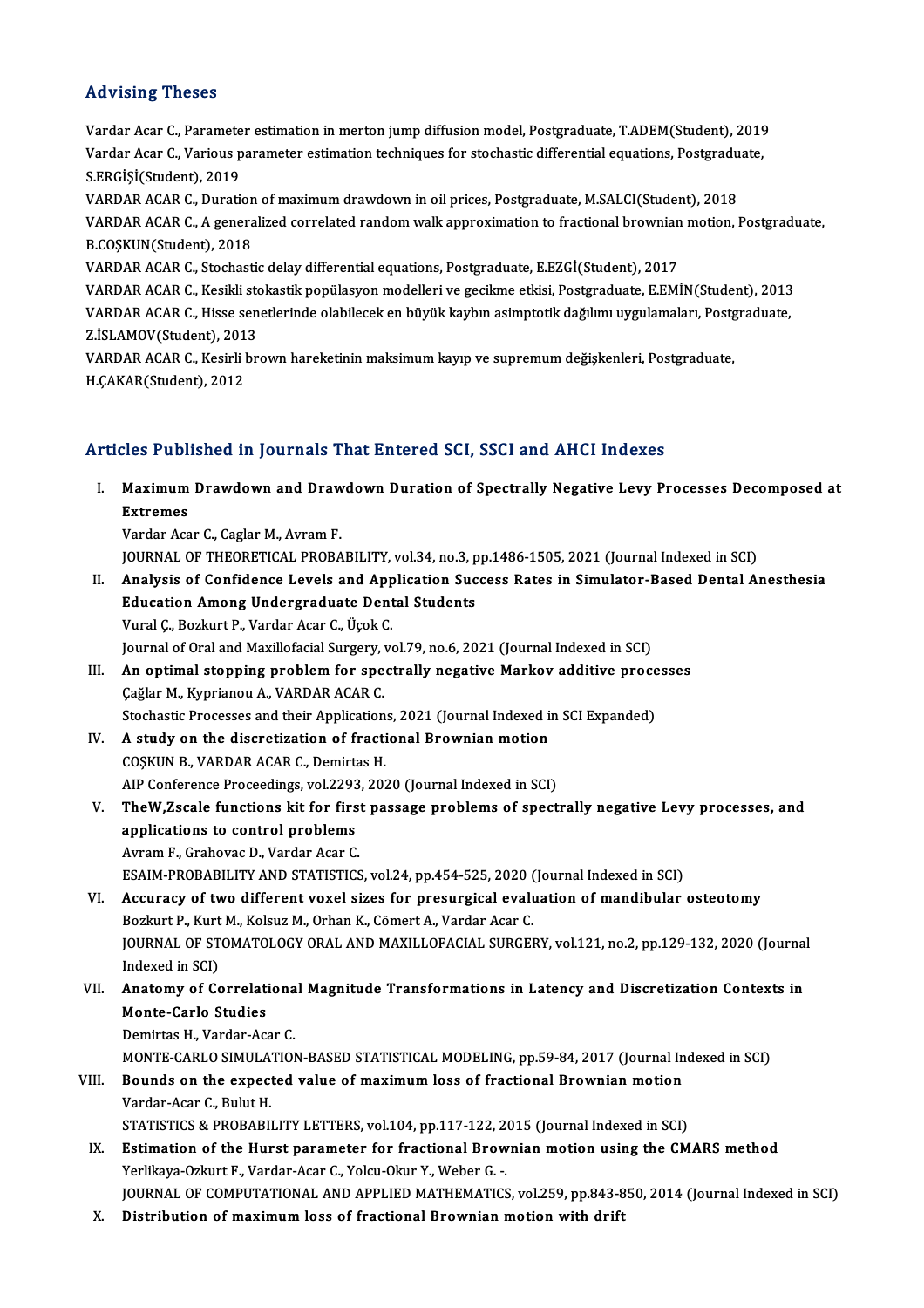Caglar M., Vardar-Acar C. Caglar M., Vardar-Acar C.<br>STATISTICS & PROBABILITY LETTERS, vol.83, no.12, pp.2729-2734, 2013 (Journal Indexed in SCI)<br>On the correlation of the sunnamum and the infimum and of maximum gain and maximu

XI. On the correlation of the supremum and the infimum and of maximum gain and maximum loss of<br>Brownian motion with drift STATISTICS & PROBABILITY LE<br>On the correlation of the su<br>Brownian motion with drift<br>Varder Acer G. Zirbel G.J., STO Vardar-Acar C., Zirbel C. L., Szekely G. J. JOURNAL OF COMPUTATIONAL AND APPLIED MATHEMATICS, vol.248, pp.61-75, 2013 (Journal Indexed in SCI)

### Articles Published in Other Journals

- I. An Improved Textbook Rule on the Mean-Median Inequality for Discrete Data VARDARACARC.,DemirtasH.,AYDEMİRİ.,YABACIA.,gaoR. An Improved Textbook Rule on the Mean-Median Inequality for Discrete Data<br>VARDAR ACAR C., Demirtas H., AYDEMİR İ., YABACI A., gao R.<br>Türkiye Klinikleri Biyoistatistik Dergisi, vol.12, no.2, pp.158-167, 2020 (Refereed Journ VARDAR ACAR C., Demirtas H., AYDEMİR İ., YABACI A., gao R.<br>Türkiye Klinikleri Biyoistatistik Dergisi, vol.12, no.2, pp.158-167, 2020 (Refereed Journals of Other Institutions)<br>II. The W,Z/nu,delta Paradigm for the First Pas
- Türkiye Klinikleri Biyoistatistik Dergisi<br>The W,Z/nu,delta Paradigm for th<br>Avram F., Grahovac D., Vardar Acar C.<br>BISKS vol 7, no 1, 2010 (Journal Index The W,Z/nu,delta Paradigm for the First Pas<br>Avram F., Grahovac D., Vardar Acar C.<br>RISKS, vol.7, no.1, 2019 (Journal Indexed in ESCI)<br>COMBARING METHODS OF ESTIMATION IN N Avram F., Grahovac D., Vardar Acar C.<br>RISKS, vol.7, no.1, 2019 (Journal Indexed in ESCI)<br>III. COMPARING METHODS OF ESTIMATION IN NON NORMAL SAMPLES<br>Vardar Acar G. Jalam O.

## RISKS, vol.7, no.1, 2019<br>COMPARING METHOI<br>Vardar Acar C., Islam Q.<br>PROCEEDINGS OF FIETI PROCEEDINGS OF FIFTH INTERNATIONAL STATISTICAL CONFERENCE, vol.17, pp.7-14, 2009 (International Conference Book) Vardar Acar C, Islam Q

### Books&Book Chapters

ooks & Book Chapters<br>I. Anatomy of correlational magnitudetransformations in latency and discretizationcontexts in Monte<br>Carle studies Extractory of contractory<br>Carlo studies<br>Domintac H. Vo Anatomy of correlationa<br>Carlo studies<br>Demirtas H., Vardar Acar C.<br>in: Monte Carlo Simulation

Carlo studies<br>Demirtas H., Vardar Acar C.<br>in: Monte-Carlo Simulation-Based Statistical ModelingPart of the series ICSA Book Series in Statistics, Ding-Geng<br>(Din) Chan John Dean Chan, Editor, Springer, New York, pp 59,94,20 Demirtas H., Vardar Acar C.<br>in: Monte-Carlo Simulation-Based Statistical ModelingPart of the series I(<br>(Din) Chen,John Dean Chen, Editor, Springer, New York, pp.59-84, 2017

# (Din) Chen,jonn Dean Chen, Editor, Springer, New York, pp.39-84, 2017<br>Refereed Congress / Symposium Publications in Proceedings

- efereed Congres<br>I. A Generalized<br>COSKUN B. Dom A Generalized<br>A Generalized<br>COSKUN B., Demirtas H., VARDAR ACAR C. A Generalized<br>COŞKUN B., Demirtas H., VARDAR<br>ICNAAM, 23 - 28 September 2019<br>Maximum Loss of Snostrally N. ICNAAM, 23 - 28 September 2019<br>II. Maximum Loss of Spectrally Negative Lévy Processes
- VARDAR ACAR C., ÇAĞLAR M. InternationalWorkshop on Applied Probability, 18 - 21 June 2018
- VARDAR ACAR C., ÇAĞLAR M.<br>InternationalWorkshop on Applied Probability, 18 21 June 2018<br>III. Towards extending the W, Ζ/ν, δ paradigm for first passage problems ofL´evy processes to strong<br>Markov processes without p InternationalWorkshop on Applied Probability,<br>Towards extending the W, Z/v, δ paradign<br>Markov processes without positive jumps<br>VAPDAR ACAR C, AVRAM F Towards extending the W<br>Markov processes withou<br>VARDAR ACAR C., AVRAM F.<br>SPA 2018 11, 15 June 2018 Markov processes without positive jumps<br>VARDAR ACAR C., AVRAM F.<br>SPA 2018, 11 - 15 June 2018 VARDAR ACAR C., AVRAM F.<br>SPA 2018, 11 - 15 June 2018<br>IV. A GENERALIZED CORRELATED RANDOM WALK APPROXIMATION TO FRACTIONAL<br>PROWNIANMOTION

## SPA 2018, 11 - 15 June<br>A GENERALIZED COI<br>BROWNIANMOTION A GENERALIZED CORRELA<br>BROWNIANMOTION<br>VARDAR ACAR C., COŞKUN B.<br>4th International Bessenshers BROWNIANMOTION<br>VARDAR ACAR C., COŞKUN B.<br>4th International Researchers, Statisticians, Young Statisticians Congress, 28 - 30 April 2018<br>ESTIMATION OF DURATION OF MAXIMUM DRAWDOWN IN OU, PRICES

- VARDAR ACAR C., COȘKUN B.<br>4th International Researchers, Statisticians, Young Statisticians Congress, 28 30<br>5 V. ESTIMATION OF DURATION OF MAXIMUM DRAWDOWN IN OIL PRICES 4th International Researchers, Statisticians, Young Statisticians Contribution of DURATION OF MAXIMUM DRAWDOWN IN SALCI BILICI M., KÜÇÜKBIÇAKCI P., VARDAR ACAR C., ÜNALMIŞ İ. ESTIMATION OF DURATION OF MAXIMUM DRAWDOWN IN OIL PRICES<br>SALCI BİLİCİ M., KÜÇÜKBIÇAKCI P., VARDAR ACAR C., ÜNALMIŞ İ.<br>4th International Researchers, Statisticians and Young Statisticians Congress, 28 - 30 April 2018<br>Maximu SALCI BİLİCİ M., KÜÇÜKBIÇAKCI P., VARDAR ACAR C., ÜNALMIŞ İ.<br>4th International Researchers, Statisticians and Young Statisticians Congress, 28 - 3<br>1. Maximum Loss and Maximum Gain of Spectrally Negative Levy Processes
-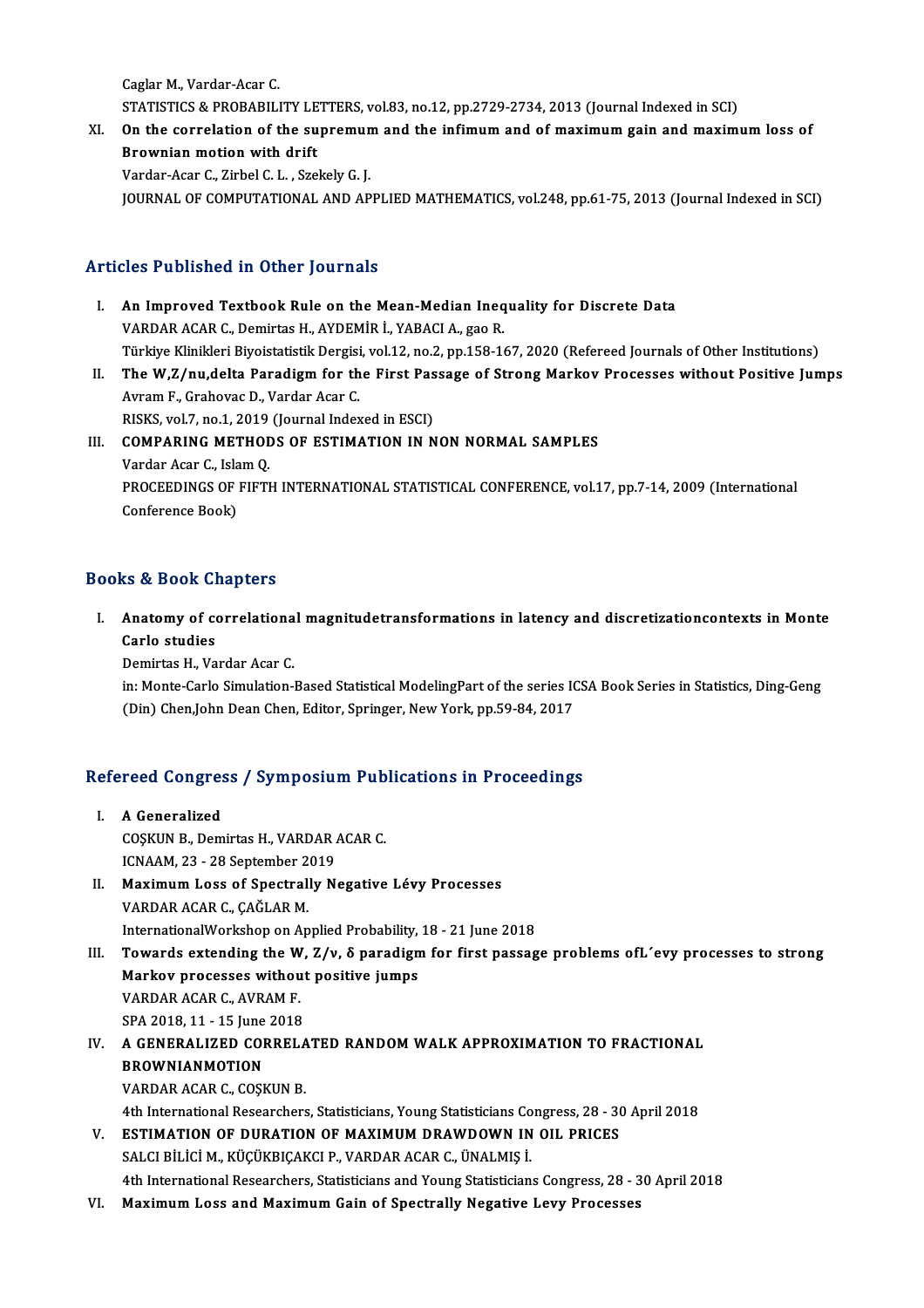VARDARACARC.,ÇAĞLARM. 10th ISC 2017 International Statistics Congress, 6 - 08 December 2017 VARDAR ACAR C., ÇAĞLAR M.<br>10th ISC 2017 International Statistics Congress, 6 - 08 December 2017<br>VII. A review of the scale functions method for spectrally negative Levy processes<br>AVRAM E CAČLAR M VARDAR ACAR C 10th ISC 2017 International Statistics Cor<br>A review of the scale functions meth<br>AVRAM F., ÇAĞLAR M., VARDAR ACAR C. AVRAM F., ÇAĞLAR M., VARDAR ACAR C.<br>21st International Congress onInsurance: Mathematics and Economics - IME 2017, 6 - 07 July 2017 AVRAM F., ÇAĞLAR M., VARDAR ACAR C.<br>21st International Congress onInsurance: Mathematics and Economics - IME 2017,<br>VIII. Stochastic Delay Differential Equations and TheirApplications to Finance<br>ALADAČLLE E. VARDAR ACAR C. ALADAĞLI E. E. , VARDAR ACAR C., YOLCU OKUR Y.<br>IV. Kadın Matematikçiler Derneği Çalıştayı, Turkey, 28 - 29 April 2017 Stochastic Delay Differential Equations and TheirApplications<br>ALADAĞLI E. E. , VARDAR ACAR C., YOLCU OKUR Y.<br>IV. Kadın Matematikçiler Derneği Çalıştayı, Turkey, 28 - 29 April 2017<br>Evamination and Barametar estimation of si ALADAĞLI E. E. , VARDAR ACAR C., YOLCU OKUR Y.<br>IV. Kadın Matematikçiler Derneği Çalıştayı, Turkey, 28 - 29 April 2017<br>IX. Examination and Parameter estimation of single species Population Models in presence of<br>rendemness a IV. Kadın Matematikçiler D<br><mark>Examination and Paran</mark><br>randomness and delay<br>ÖLMEZ S. B. VABDAB AC Examination and Parameter estimation of<br>randomness and delay<br>ÖLMEZ S.B., VARDAR ACAR C., YOLCU OKUR Y.<br>2rd Ankara Istanbul Warkshap on Stachastic Pr randomness and delay<br>ÖLMEZ S. B. , VARDAR ACAR C., YOLCU OKUR Y.<br>3rd Ankara Istanbul Workshop on Stochastic Processes, Turkey, 16 June 2016 X. Estimation of the Relation Between the Maximum Loss of Fractional Brownian Motion and Its 3rd Ankara Istanbul Workshop on S<br>Estimation of the Relation Betw<br>Duration Using SMARS Method<br>VAPDAR AGAR G KARTAL KOGE Estimation of the Relation Bet<br>Duration Using SMARS Method<br>VARDAR ACAR C., KARTAL KOÇ E.<br>APMOD 2016 8 - 10 June 2016 Duration Using SMARS Meth<br>VARDAR ACAR C., KARTAL KOÇ<br>APMOD 2016, 8 - 10 June 2016<br>Distribution of Maximum Lo VARDAR ACAR C., KARTAL KOÇ E.<br>APMOD 2016, 8 - 10 June 2016<br>XI. Distribution of Maximum Loss of Fractional Brownian Motion with Drift<br>VARDAR ACAR C. CAČI AR M APMOD 2016, 8 - 10 June 201<br>Distribution of Maximum L<br>VARDAR ACAR C., ÇAĞLAR M.<br>European Mesting of Statistici Distribution of Maximum Loss of Fractional I<br>VARDAR ACAR C., ÇAĞLAR M.<br>European Meeting of Statisticians, 6 - 10 July 2015<br>On the Sunnemum Infimum Meximum Cain an VARDAR ACAR C., ÇAĞLAR M.<br>European Meeting of Statisticians, 6 - 10 July 2015<br>XII. On the Supremum Infimum Maximum Gain and Maximum Loss of Brownian Motion<br>VARDAR ACAR G. CRAIC 7, GAROR S European Meeting of Statisticians, 6 -<br>On the Supremum Infimum Maxim<br>VARDAR ACAR C., CRAIG Z., GABOR S.<br>1ST ANKARA İSTANBUL WORKSHOR On the Supremum Infimum Maximum Gain and Maximum Loss of Brownian Motion<br>VARDAR ACAR C., CRAIG Z., GABOR S.<br>1ST ANKARA-İSTANBUL WORKSHOP ON STOCHASTİC PROCESSES, İstanbul, Turkey, 12 - 13 June 2014, pp.1<br>Distribution of Ma VARDAR ACAR C., CRAIG Z., GABOR S.<br>1ST ANKARA-İSTANBUL WORKSHOP ON STOCHASTİC PROCESSES, İsta<br>XIII. Distribution of Maximum Loss for Fractional BrownianMotion<br>VARDAR ACAR C 1ST ANKARA-IST<br>Distribution of<br>VARDAR ACAR C.<br>26th European Ce Distribution of Maximum Loss for Fractional BrownianMotion<br>VARDAR ACAR C.<br>26th European Conference on Operational Research, 1 - 04 July 2013<br>Correlation of Infimum and Sunromum of Brownian Motion w VARDAR ACAR C.<br>26th European Conference on Operational Research, 1 - 04 July 2013<br>XIV. Correlation of Infimum and Supremum of Brownian Motion with drift<br>VARDAR ACAR C. 26th European Conference on Operational Research, 1 - 04 July 2013 4th Berlin Worhshop on Mathematical Finance for Young Researcher, Berlin, Germany, 11 - 13 October 2012 VARDAR ACAR C.<br>4th Berlin Worhshop on Mathematical Finance for Young Researcher, Berlin, Germany, 11 - 13 October 201<br>XV. On Supremum Infimum Maximum Gain andMaximum Loss of Brownian Motion with driftand of 4th Berlin Worhshop on Mathem<br>On Supremum Infimum Maxi<br>Fractional Brownian Motion<br>WAPDAR AGAR G GAČLAR M On Supremum Infimum Ma<br>Fractional Brownian Motio<br>VARDAR ACAR C., ÇAĞLAR M.<br>1st AMAT International Cenfe Fractional Brownian Motion<br>VARDAR ACAR C., ÇAĞLAR M.<br>1st AMAT International Conference on Applied Mathematics & Approximation Theory, Ankara, Turkey, 17 - 20 May<br>2012 VARD<br>1st AM<br>2012<br>On th 1st AMAT International Conference on Applied Mathematics & Approximation Theory, Ankara, Turkey, 17 -<br>2012<br>XVI. On the Supremum Infimum Maximum Gain and Maximum Loss of Fractional Brownian Motion 2012<br>XVI. On the Supremum Infimum Maximum Gain and Maximum Loss of Fractional Brownian Motion<br>VARDAR ACAR C., ÇAĞLAR M. On the Supremum Infimum Maximum Gain and Maximum Loss c<br>VARDAR ACAR C., ÇAĞLAR M.<br>ODTÜ, İstatistik Bölümü Seminer Günleri, Ankara, Turkey, 03 May 2012<br>The Sunnamum the Infimum Mayimum Gain and Mayimum Loss. VARDAR ACAR C., ÇAĞLAR M.<br>ODTÜ, İstatistik Bölümü Seminer Günleri, Ankara, Turkey, 03 May 2012<br>XVII. The Supremum the Infimum Maximum Gain and Maximum Loss of Brownian Motion with Drift<br>VARDAR ACAR C ODTÜ, İstatistik Bo<br>The Supremum<br>VARDAR ACAR C.<br>7th International The Supremum the Infimum Maximum Gain and Maximum Loss of Brownian Motion with Drif<br>VARDAR ACAR C.<br>7th International Congress on Industrial and Applied Mathematics, Vancouver, Canada, 18 - 22 July 2011<br>On the Supremum the VARDAR ACAR C.<br>7th International Congress on Industrial and Applied Mathematics, Vancouver, Canada, 18 - 22 July 2011<br>XVIII. 0n the Supremum the Infimum and Maximum Gain and Maximum Loss of BrownianMotion with Drift<br>VARDAR 7th International Congress on Industrial and Applied Mathematics, Vancouver, Canada, 18 - 22 July 2011 On the Supremum the Infimum and Maximum Gain and Maximum Loss of BrownianMotion with I<br>VARDAR ACAR C.<br>International Conference on Mathematical Finance and Economics, İstanbul, Turkey, 6 - 08 July 2011, pp.134<br>Supremum Infi VARDAR ACAR C.<br>International Conference on Mathematical Finance and Economics, İstanbul, Turkey, 6 - 08 July 20<br>XIX. Supremum Infimum Maximum Gain and Maximum Loss of Brownian Motion with Drift<br>VARDAR ACAR C International Con<br>Supremum Infin<br>VARDAR ACAR C.<br>24th Mini Euro Co Supremum Infimum Maximum Gain and Maximum Los:<br>VARDAR ACAR C.<br>24th Mini Euro Conference, İzmir, Turkey, 23 - 26 June 2010<br>Kesirli Provun Hanskatinde Sunromum Dağılımı Üzerin VARDAR ACAR C.<br>24th Mini Euro Conference, İzmir, Turkey, 23 - 26 June 2010<br>XX. Kesirli Brown Hareketinde Supremum Dağılımı Üzerine Sonuçlar<br>VARDAR ACAR C. 24th Mini Euro Conference, İzmir, Turkey, 23 - 26 June 2010 Kesirli Brown Hareketinde Supremum Dağılımı Üzerine Sonuçlar<br>VARDAR ACAR C.<br>5nci Ankara Matematik Günleri Kongresi, Ankara, Turkey, 3 - 04 June 2010<br>On the Connelation of Mayimu Less and Mayimum Cain of Stock Pri XXI. On the Correlation of Maximu Loss and Maximum Gain of Stock Price Processes<br>VARDAR ACAR C. **Snci Ankara Mate:<br>On the Correlat:<br>VARDAR ACAR C.<br>The workphan on** 

The workshop on Recent Developments in Applied Probability and Statistics, Ankara, Turkey, 23 - 24 April 2009